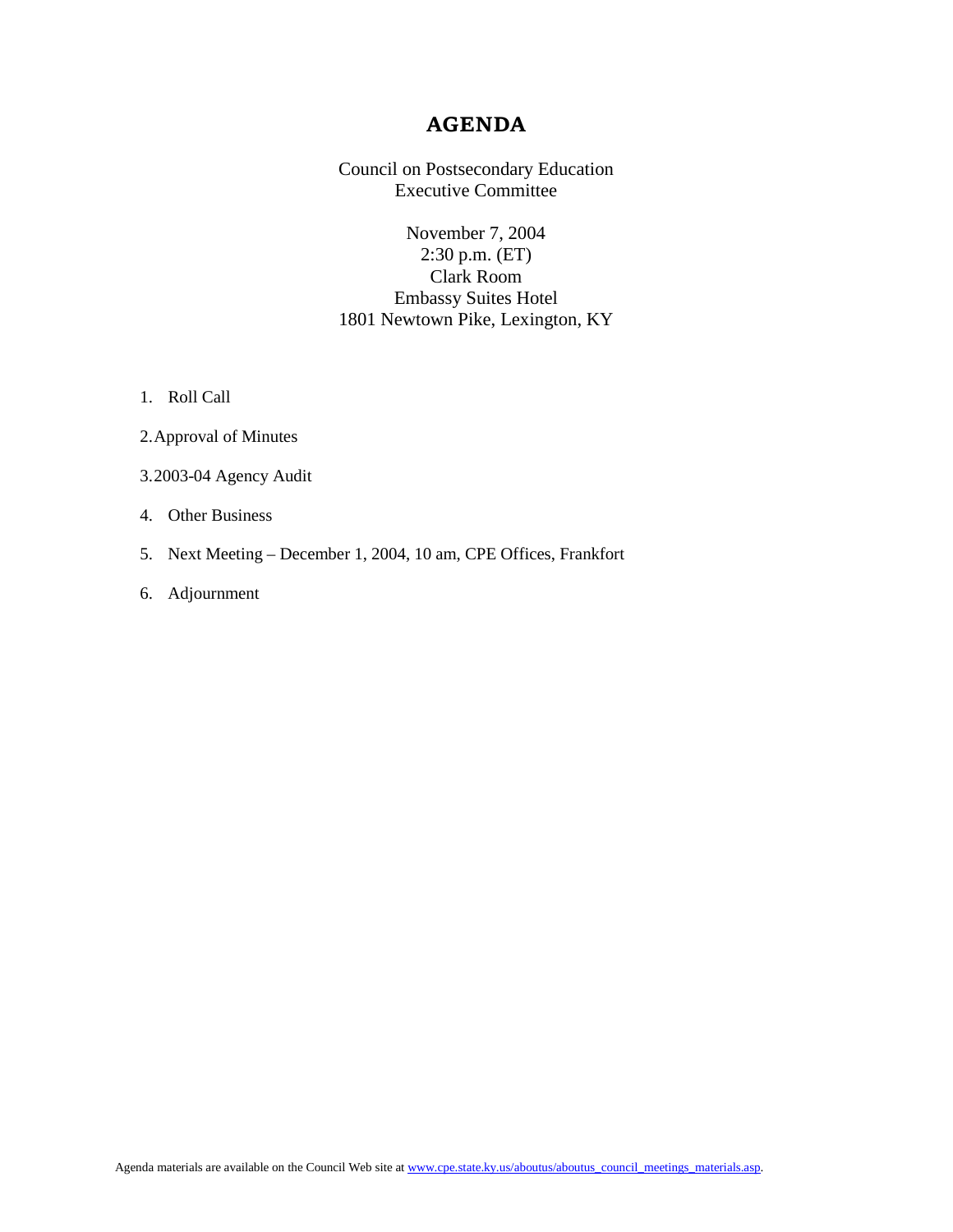## **MINUTES Council on Postsecondary Education Executive Committee November 3, 2004**

|                                                    | The Executive Committee of the Council on Postsecondary Education met<br>November 3, 2004, at 3 p.m. at the Council offices in Frankfort, Kentucky. Chair<br>Barger presided.                                                                                                                                                                                                                                                                                                                                                                                                                                                                                                                                                                                                                                                                                                                        |
|----------------------------------------------------|------------------------------------------------------------------------------------------------------------------------------------------------------------------------------------------------------------------------------------------------------------------------------------------------------------------------------------------------------------------------------------------------------------------------------------------------------------------------------------------------------------------------------------------------------------------------------------------------------------------------------------------------------------------------------------------------------------------------------------------------------------------------------------------------------------------------------------------------------------------------------------------------------|
| <b>ROLL CALL</b>                                   | The following committee members were present: Steve Barger, Peggy<br>Bertelsman, and Richard Freed. Ron Greenberg and Joan Taylor did not attend.                                                                                                                                                                                                                                                                                                                                                                                                                                                                                                                                                                                                                                                                                                                                                    |
| 2004-05<br><b>STRATEGIC</b><br><b>PLANNING</b>     | An update on the 2004-05 strategic planning process was presented for<br>discussion.                                                                                                                                                                                                                                                                                                                                                                                                                                                                                                                                                                                                                                                                                                                                                                                                                 |
| <b>PROCESS</b><br><b>PROGRESS</b><br><b>REPORT</b> | Dr. Sue Hodges Moore, Council Executive Vice President, said that earlier this<br>year the Council began a process for updating the public agenda and related<br>action plans for Kentucky's system of postsecondary and adult education. This<br>process was kicked off at the 2004 Governor's Conference on Postsecondary<br>Education with a presentation on Measuring Up 2004 and with breakout sessions<br>to discuss policy issues that were mirrored at the nine regional forums held<br>around the state in September and October. Dr. Moore said that attendance at the<br>forums ranged from 25-125 with the mode being about 60 people. The purpose<br>of those forums was to speak with community and business leaders about the<br>needs and challenges of the community and how postsecondary education could<br>help. There were institutional representatives at the forums as well. |
|                                                    | An on-line survey to solicit additional advice and comment is available on the<br>Council's Web site. The questions parallel those asked at the regional forums.<br>The on-line survey responses will be processed along with the forum information.                                                                                                                                                                                                                                                                                                                                                                                                                                                                                                                                                                                                                                                 |
|                                                    | Dr. Moore said that it is fair to say that the challenges that postsecondary<br>education has been addressing in the early phases of reform still exist despite all<br>the progress that has been made. There are no issues at this point that have been<br>completely resolved. There are some issues that came out that may need more<br>attention than has been given to them in the past. For example:<br>There are wide achievement gaps among subgroups - by race and ethnicity,<br>$\bullet$<br>gender, region, and income.<br>Current teaching, learning, and support systems are not adequately meeting                                                                                                                                                                                                                                                                                     |
|                                                    | the needs of all students.<br>Kentucky is losing ground in its efforts to keep college affordable for all<br>students.<br>Regional occupational outlooks suggest that, without intervention, most of<br>the new jobs created will not require college degrees.<br>Promotion of life-long learning and certificate and degree completion is an<br>$\bullet$<br>overarching concern.<br>The state lacks a sufficient research base to address growing health concerns,<br>٠<br>help create good jobs that build a robust economy, and support community<br>growth, vitality, and other issues facing regions across the Commonwealth.                                                                                                                                                                                                                                                                  |
|                                                    |                                                                                                                                                                                                                                                                                                                                                                                                                                                                                                                                                                                                                                                                                                                                                                                                                                                                                                      |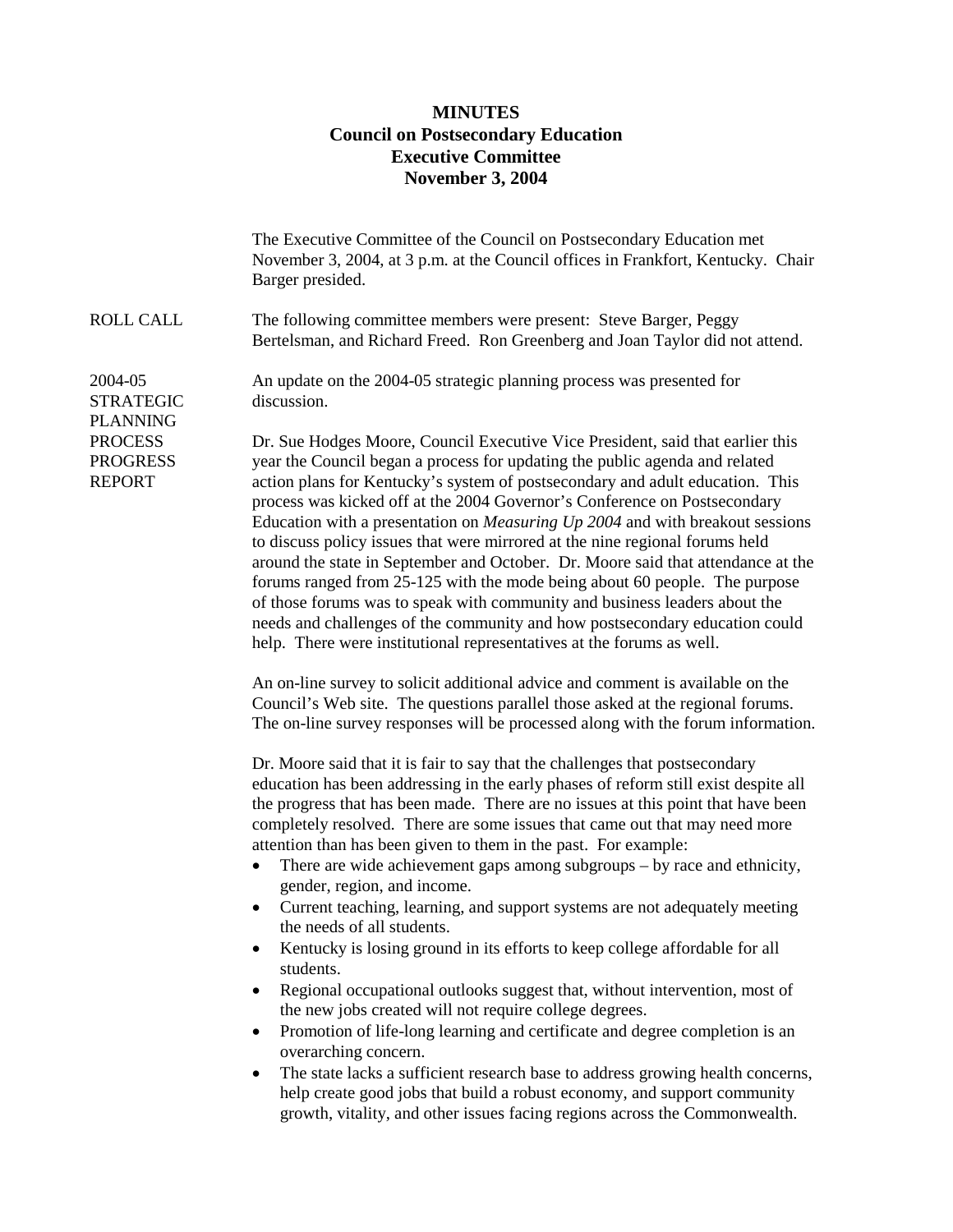A discussion outline that describes the recent progress, current challenges, and policy issues for postsecondary education was distributed. The staff is recommending that this outline be used to develop the public agenda and the statewide action plan over the next several weeks.

In addition to the community needs, the public was asked for advice about the five questions that have been guiding the work of postsecondary education since reform began. Dr. Moore said that at this point in time the analyses and discussions confirm that the policy directives embedded in the five questions are as relevant moving forward as they were seven years ago. However, the Council staff believes the addition of a sixth question and some minor refinements to the existing questions would best capture the essence of the work that lies ahead. The questions that might best represent the policy issues described in the discussion outline are:

- 1. Are Kentuckians of all ages prepared for postsecondary education?
- 2. Is Kentucky postsecondary education affordable for students?
- 3. Are more students enrolling and advancing through the system?
- 4. Are more students earning certificates and degrees?
- 5. Are we preparing graduates for life and work in Kentucky?
- 6. Are Kentucky's communities and economy benefiting?

Comments about these proposed questions will be sought during the coming months.

Dr. Moore said that the discussion outline, along with the advice and comments of Council members, presidents, and others in early November, will guide the development of a draft public agenda and statewide action plan. The Council's Executive Committee and the presidents will review a first draft at their December 1 meetings. Changes will be made and the draft will be widely distributed to all major constituents including the Strategic Committee on Postsecondary Education, other key executive and legislative branch members and their staffs, institutional board members and campus leaders, and regional forum participants and invitees. The discussion draft will be posted to the Council Web site for easy access to the postsecondary community, policymakers, and the general public.

The Council staff is in the process of developing a summary of regional issues for each of the regional forums to be broadly distributed in early 2005 for review. These summaries, along with the public agenda and statewide action plan, will help guide the development of institutional action plans in the next planning phase, which will take place from March through July 2005. Draft guidelines for this phase of the process will be shared with Council members and presidents in January.

Mr. Barger complemented the Council staff on their work and on the organization of the regional forums.

FUNDING MODEL REVIEW Sandy Woodley, Council Vice President for Finance, gave a progress report on the comprehensive funding model review. The review began in May 2004 and will conclude with the FY 2006-08 budget recommendation in November 2005. The review was based on specific objectives and principles adopted by the Council in July 2004. The process has included the chief budget officers, the